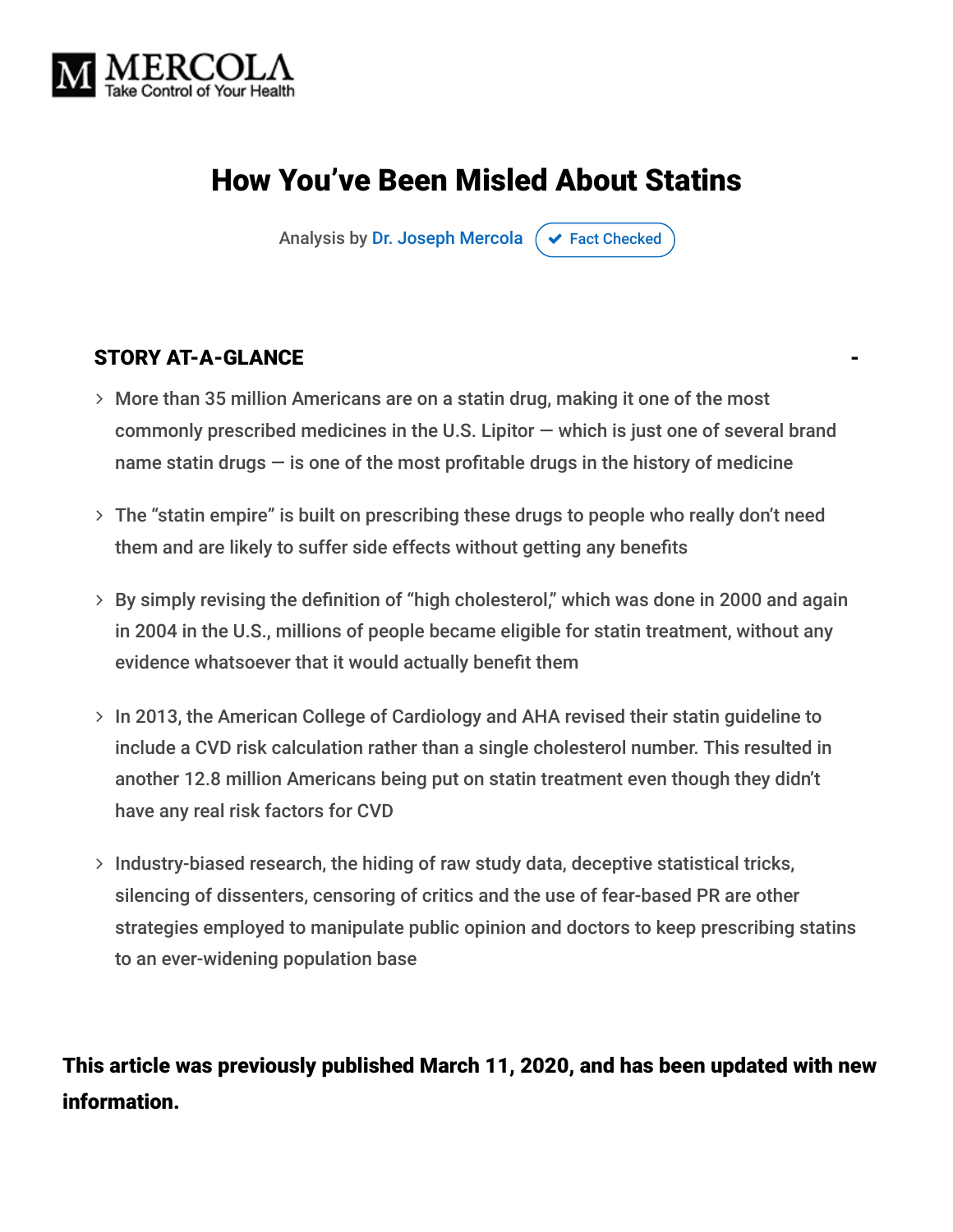Statins are HMG-CoA reductase inhibitors; that is, they block the enzyme in your liver responsible for making cholesterol (HMG-CoA reductase). According to Drugs.com, more than 35 million Americans are on a statin drug, making it one of the most commonly prescribed medicines in the U.S. 1

National Health and Nutrition Examination Survey data suggest 47.6% of seniors over the age of 75 are on a statin drug. $^2$  Lipitor  $-$  which is just one of several brand name statin drugs  $-$  is one of the most profitable drugs in the history of medicine. $3,4$ 

Collectively, statins have earned over \$1 trillion since they were introduced.<sup>5</sup> This, despite their being off patent. There is simply no doubt that selling them is big business with major financial incentives to distort the truth to continue their sales.

Statin recommendations have become fairly complex, as they're recommended for various age groups under different circumstances, and whether they're used as primary prevention of cardiovascular disease (CVD), or secondary prevention. Guidelines also vary slightly depending on the organization providing the recommendation and the country you're in. 6

In the U.S., the two guidelines available are from the U.S. Preventive Services Task Force (USPSTF),<sup>7</sup> and the American College of Cardiology and American Heart Association.<sup>8,9</sup> The USPSTF guidelines recommend using a statin for the primary prevention of CVD when a patient:<sup>10</sup>

- Is between the age of 40 to 75
- Has one or more CVD risk factors (dyslipidemia, diabetes, hypertension or smoking)
- Has a calculated 10-year risk of a cardiovascular event of 10% or greater

In secondary prevention of CVD, statins are "a mainstay," according to the Journal of the American College of Cardiology.<sup>11</sup> Secondary prevention means the drug is used to prevent a recurrence of a heart attack or stroke in patients who have already had one.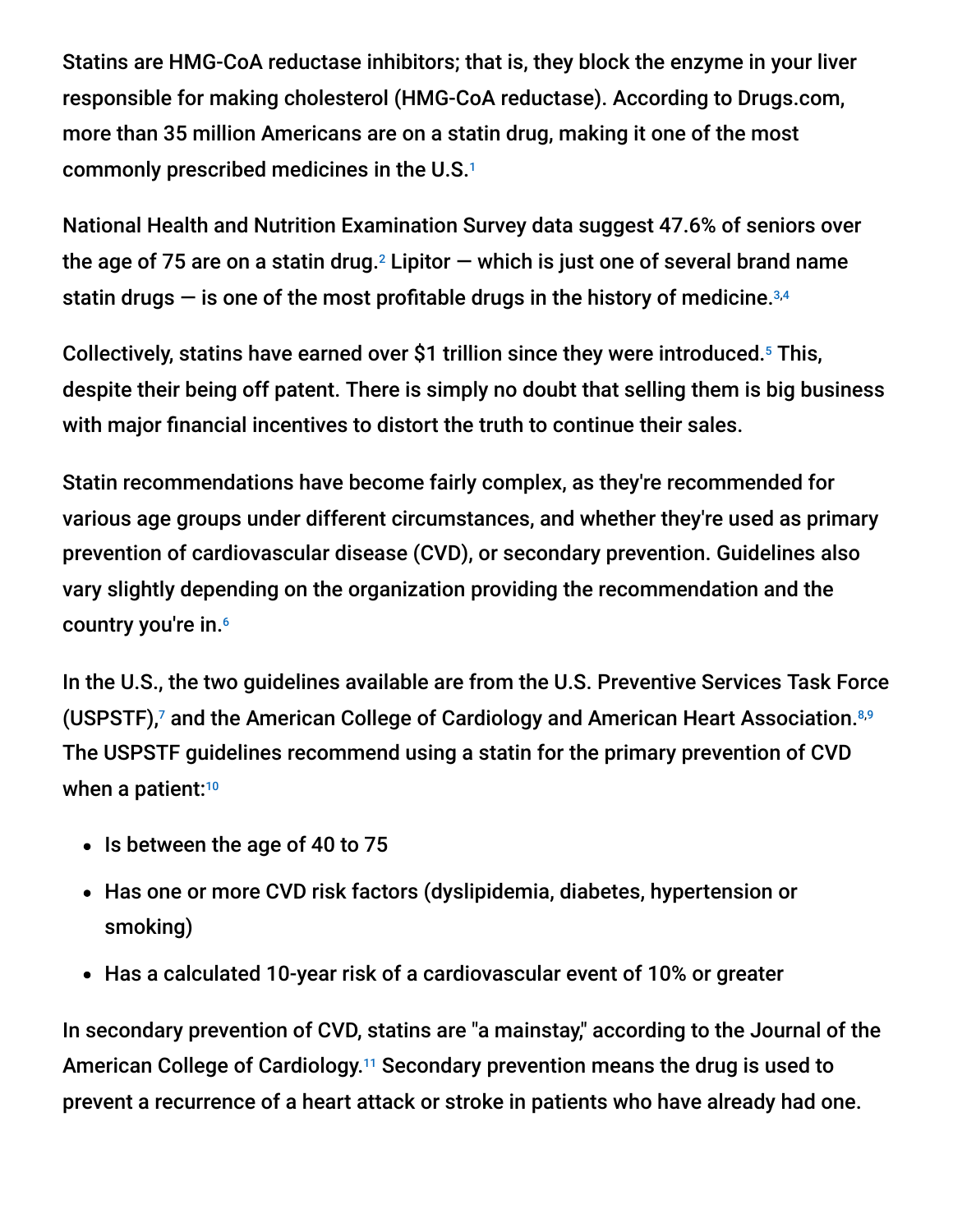#### Regulators' Role Questioned

A February 2020 analysis<sup>12</sup> in BMJ Evidence-Based Medicine (paywall) brings up the fact that while the use of statins in primary prevention of CVD "has been controversial" and there's ongoing debate as to "whether the benefits outweigh the harms," drug regulators around the world  $-$  which have approved statins for the prevention of CVD  $$ have stayed out of the debate. Should they? The analysis goes on to note:

*"Our aim was to navigate the decision-making processes of European drug regulators and ultimately request the data upon which statins were approved. Our findings revealed a system of fragmented regulation in which many countries licensed statins but did not analyze the data themselves.*

*There is no easily accessible archive containing information about the licensing approval of statins or a central location for holding the trial data. This is an unsustainable model and serves neither the general public, nor researchers."*

### Have We Been Misled by the Evidence?

In her 2018 peer-reviewed narrative review,<sup>13</sup> "Statin Wars: Have We Been Misled About the Evidence?" published in the British Journal of Sports Medicine, Maryanne Demasi, Ph.D., a former medical science major turned investigative health reporter, delves into some of these ongoing controversies.

*"A bitter dispute has erupted among doctors over suggestions that statins should be prescribed to millions of healthy people at low risk of heart disease. There are concerns that the benefits have been exaggerated and the risks have been underplayed.*

*Also, the raw data on the efficacy and safety of statins are being kept secret and have not been subjected to scrutiny by other scientists. This lack of transparency has led to an erosion of public confidence.*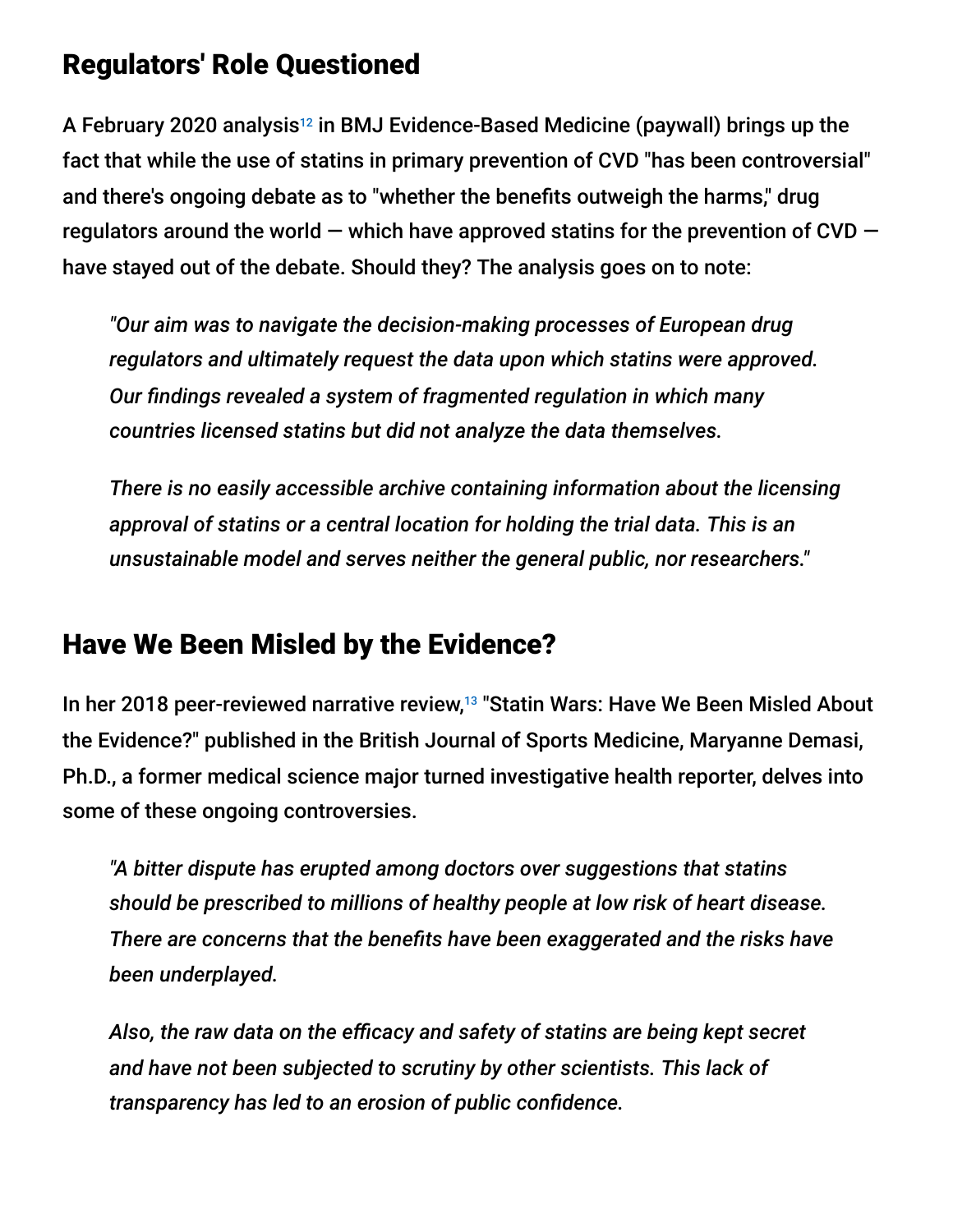*Doctors and patients are being misled about the true benefits and harms of statins, and it is now a matter of urgency that the raw data from the clinical trials are released,"* Demasi writes. 14

While Demasi's paper is behind a paywall, she reviews her arguments in the featured video above. Among them is the fact that the "statin empire" is built on prescribing these drugs to people who really don't need them and are likely to suffer side effects without getting any benefits.

For example, some have recommended statins should be given to everyone over the age of 50, regardless of their cholesterol level. Others have suggested screening and dosing young children.

Even more outrageous suggestions over the past few years include statin "'condiments' in burger outlets to counter the negative effects of a fast food meal,'" and adding statins to the municipal water supply.

## Simple Tricks, Big Payoffs

Medical professionals are now largely divided into two camps, one saying statins are lifesaving and safe enough for everyone, and the other saying they're largely unnecessary and harmful to boot. How did such a divide arise, when all have access to the same research and data?

Demasi suggests that in order to understand how health professionals can be so divided on this issue, you have to follow the money. The cost of developing and getting market approval for a new drug exceeds \$2.5 billion. "A more effective way to fast-track company profits is to broaden the use of an existing drug," Demasi says, and this is precisely what happened with statins.

By simply revising the definition of "high cholesterol," which was done in 2000 and again in 2004, millions of people became eligible for statin treatment, without any evidence whatsoever that it would actually benefit them.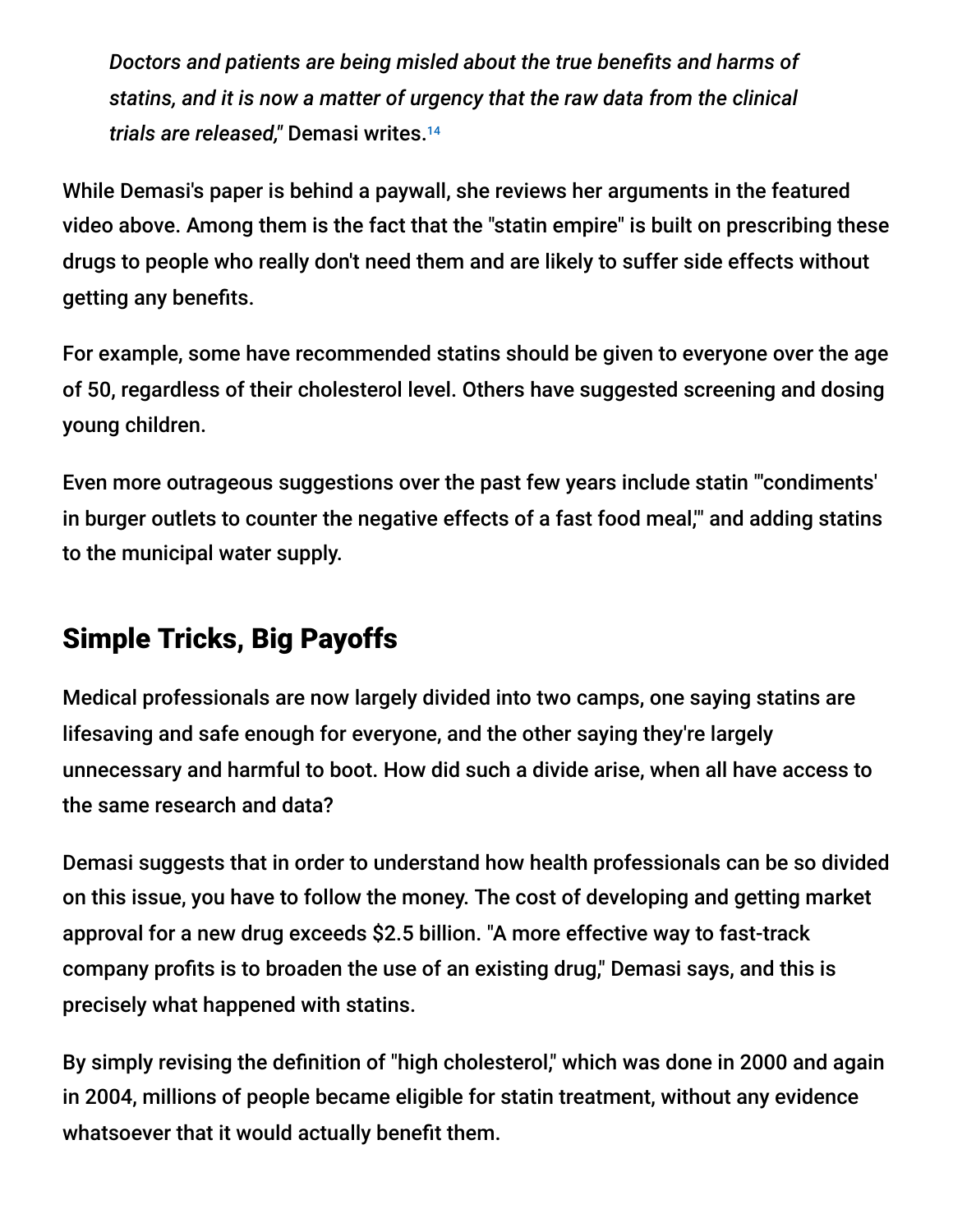As it turns out, eight of the nine members on the U.S. National Cholesterol Education Program panel responsible for these revisions had "direct ties to statin manufacturers," Demasi says, and that public revelation sowed the first seed of suspicion in many people's minds.

Skepticism ratcheted up even more when, in 2013, the American College of Cardiology and AHA revised their statin guideline to include a CVD risk calculation rather than a single cholesterol number. U.S. patients with a 7.5% risk of developing CVD in the next 10 years were now put on a statin. (In the U.K., the percentage used was a more reasonable 20%.)

This resulted in another 12.8 million Americans being put on statin treatment even though they didn't have any real risk factors for CVD. Worse, a majority of these were older people without heart disease  $-$  the very population that stand to gain the least from these medications.

What's worse, 4 of 5 calculators were eventually found to overestimate the risk of CVD, some by as much as 115%, which means the rate of overprescription was even greater than previously suspected.

### Industry Bias

While simple revisions of the definitions of high cholesterol and CVD risk massively augmented the statin market, industry-funded studies have further fueled the overprescription trend. As noted by Demasi, when U.S. President Ronald Reagan cut funding to the National Institutes of Health, private industry moved in to sponsor their own clinical trials.

The vast majority of statin trials are funded by the manufacturers, and research has repeatedly found that funding plays a major role in research outcomes. It's not surprising then that most statin studies overestimate drug benefits and underestimate risks.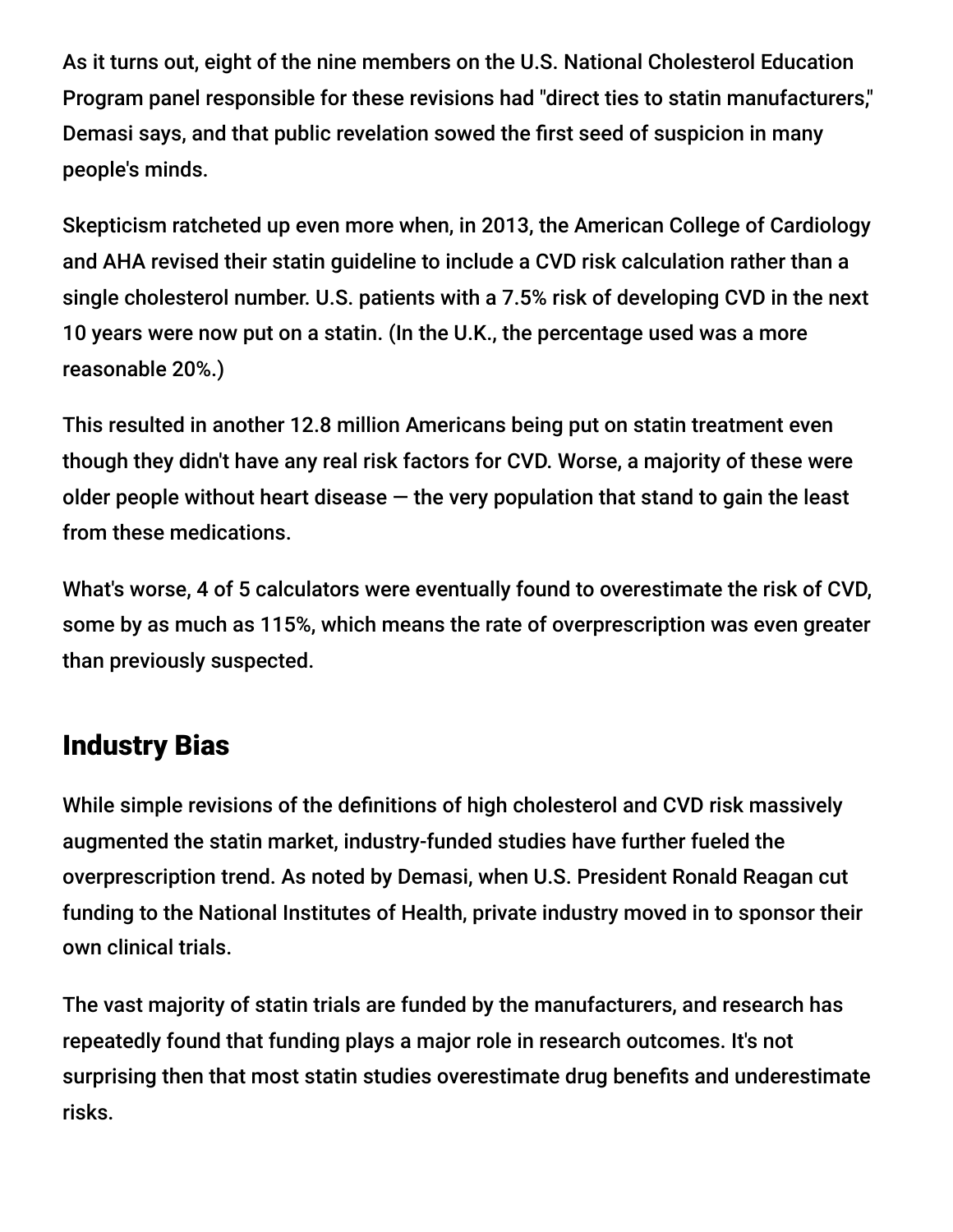Demasi quotes Dr. Peter Gøtzsche, a Danish physician-researcher who in 1993 cofounded the Cochrane Collaboration and later launched the Nordic Cochrane Centre:

*"When drug industry sponsored trials cannot be examined and questioned by independent researchers, science ceases to exist and it becomes nothing more than marketing."*

"The very nature of science is its contestability," Demasi notes. "We need to be able to challenge and rechallenge scientific results to ensure they're reproducible and legitimate." However, there's been a "cloud of secrecy" around clinical statin trials, Demasi says, as the raw data on side effects have never been released to the public, nor other scientists.

The data are being held by the Cholesterol Treatment Trialists (CTT) Collaboration at CTSU Oxford, headed by Rory Collins, which periodically publishes meta-analyses of the otherwise inaccessible data. While the CTT claims to be an independent organization, it has received more than £260 million from statin makers.

Inevitably, its conclusions end up promoting wider use of statins, and no independent review is possible to contest or confirm the CTT Collaboration's conclusions.

### Tricks Used to Minimize Harms in Clinical Trials

As explained by Demasi, there are many ways in which researchers can influence the outcome of a drug trial. One is by designing the study in such a way that it minimizes the chances of finding harm. The example she gives in her lecture is the Heart Protection Study.

Before the trial got started, all participants were given a statin drug for six weeks. By the end of that run-in period, 36% of the participants had dropped out due to side effects or lack of compliance. Once they had this "freshly culled" population, where those suffering side effects had already been eliminated, that's when the trial actually started.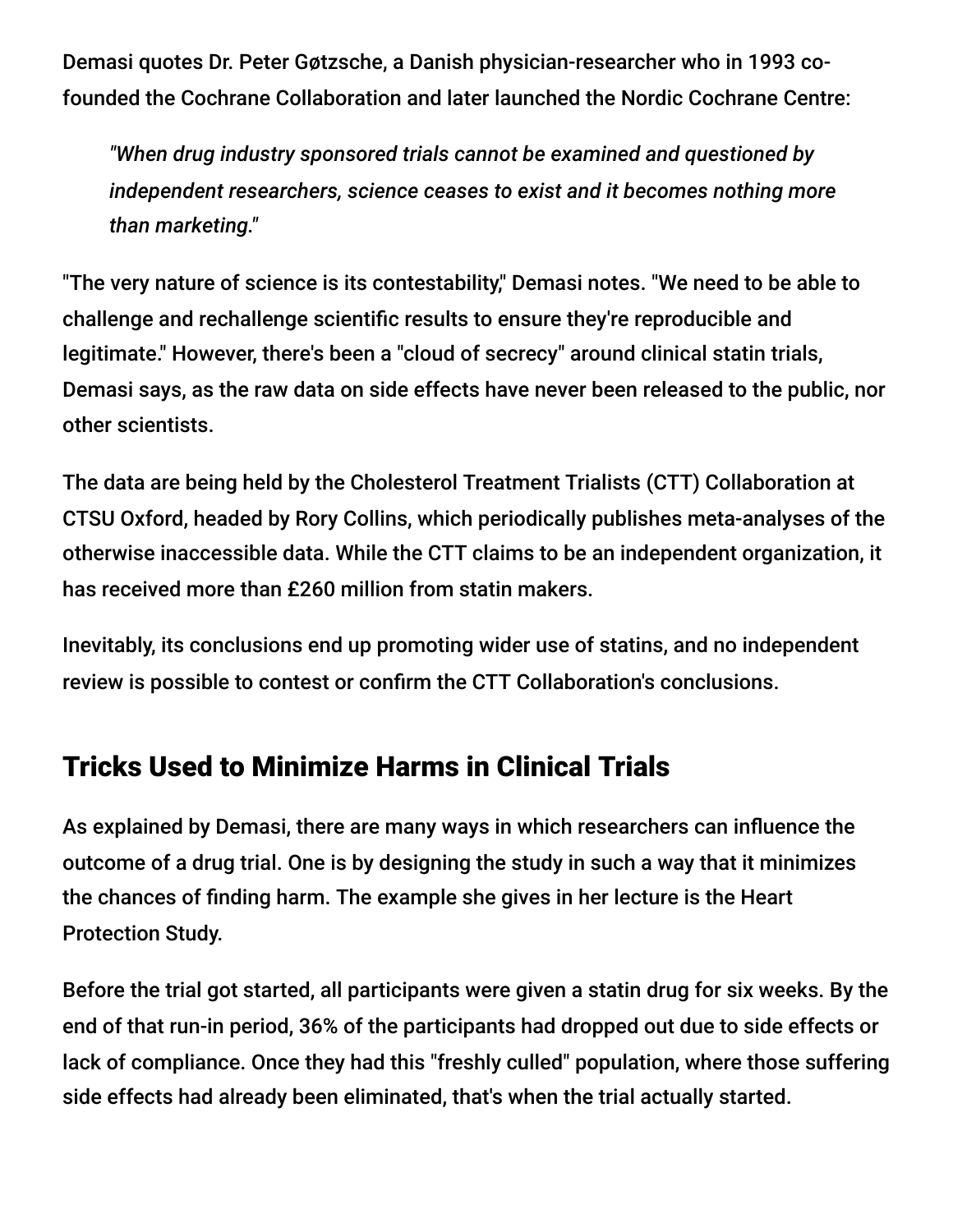Now, patients were divided into statin and placebo groups. But since everyone had already taken a statin before the trial began, the side effects found in the statin and placebo groups by the end of the trial were relatively similar.

In short, this strategy grossly underestimates the percentage of the population that will experience side effects, and this "may explain why the rate of side effects in statin trials is wildly different from the rate of side effects seen in real-world observations," Demasi says.

### Deception Through Statistics

Public opinion can also be influenced by exaggerating statistics. A common statistic used to promote statins is that they lower your risk of heart attack by about 36%.<sup>15</sup> This statistic is derived from a 2008 study<sup>16</sup> in the European Heart Journal. One of the authors on this study is Rory Collins, who heads up the CTT Collaboration.

Table 4 in this study shows the rate of heart attack in the placebo group was 3.1% while the statin group's rate was  $2\%$  – a 36% reduction in relative risk. However, the absolute risk reduction  $-$  the actual difference between the two groups, i.e., 3.1% minus 2%  $-$  is only 1.1%, which really isn't very impressive.

In other words, in the real world, if you take a statin, your chance of a heart attack is only 1.1% lower than if you're not taking it. At the end of the day, what really matters is what your risk of death is the absolute risk. The study, however, only stresses the relative risk (36%), not the absolute risk (1.1%).

As noted in the review,<sup>17</sup> "How Statistical Deception Created the Appearance That Statins Are Safe and Effective in Primary and Secondary Prevention of Cardiovascular Disease," it's very easy to confuse and mislead people with relative risks. You can learn more about absolute and relative risk in my 2015 interview with David Diamond, Ph.D., who co-wrote that paper.

## Silencing Dissenters and Fear-Based PR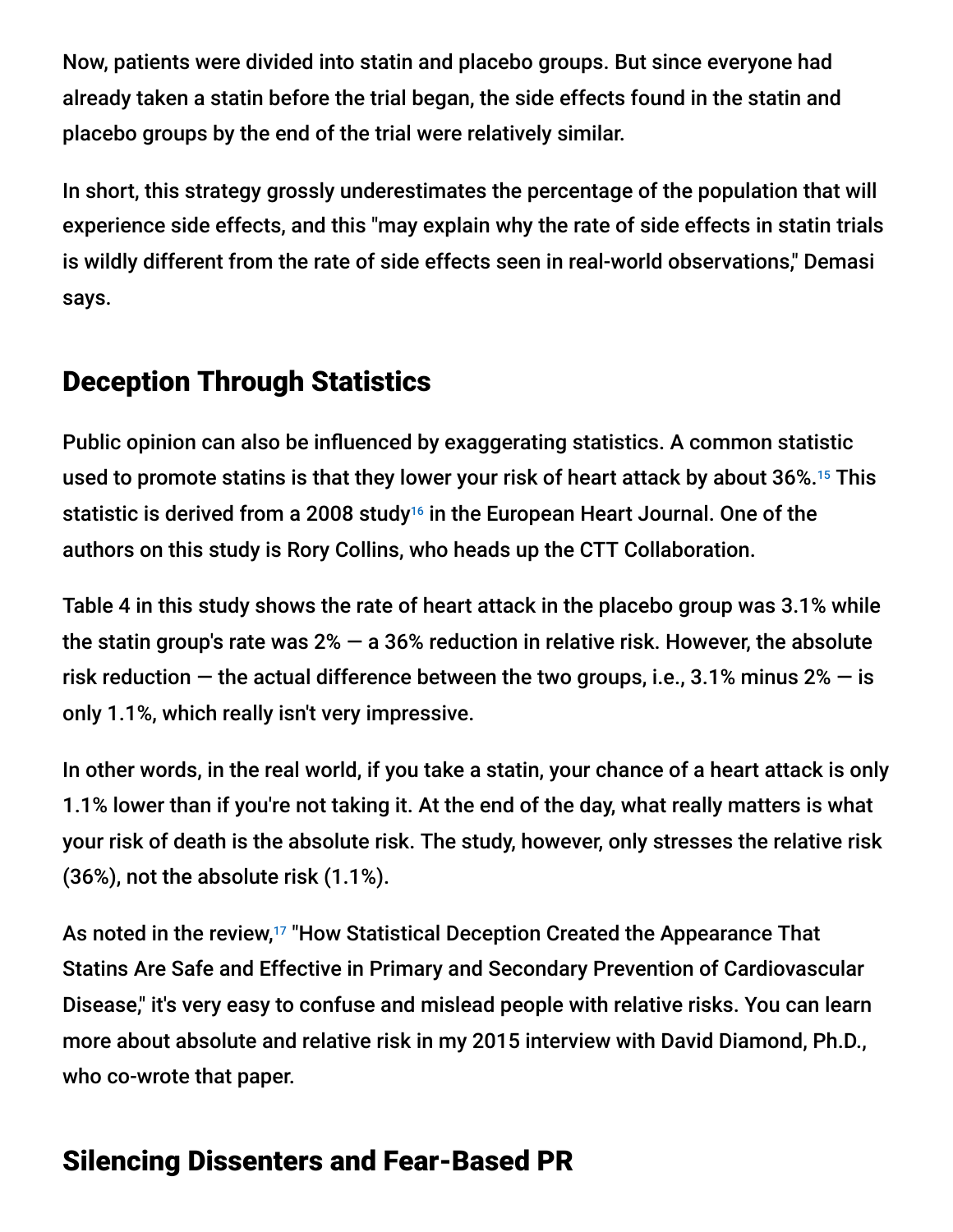Yet another strategy used to mislead people is to create the illusion of "consensus" by silencing dissenters, discrediting critics and/or censoring differing views.

In her lecture, Demasi quotes Collins of the CTT Collaboration saying that "those who questioned statin side effects were 'far worse' and had probably 'killed more people' than 'the paper on the MMR vaccine'" … "Accusing you of murdering people is an effective way [to] discredit you," she says.

Demasi also highlights the case of a French cardiologist who questioned the value of statins in his book. It received widespread attention in the French press, until critics started saying the book and resulting press coverage posed a danger to public health.

One report blamed the book for causing a 50% increase in statin discontinuation, which was predicted would lead to the death of 10,000 people. On this particular occasion, however, researchers analyzed the number of actual deaths based on national statistics, and found the actual death toll decreased in the year following the release of the book.

The authors, Demasi says, noted that it was "'not evidence-based to claim that statin discontinuation increases mortality,' and that in the future, scientists should assess 'real effects of statin discontinuation rather than making dubious extrapolations and calculations.'"

### Trillion-Dollar Business Based on Flimsy Evidence

Statins, originally introduced three decades ago as secondary prevention for those with established CVD and patients with congenital and familial hyperlipidemias, have now vastly expanded thanks to the strategies summarized above.

Tens if not hundreds of millions of people are now on these drugs, without any scientific evidence to show they will actually benefit from them. As noted in the EBM analysis, "Statins for Primary Prevention: What Is the Regulator's Role?": 18

*"The central clinical controversy has been a fierce debate over whether their benefits in primary prevention outweigh their harms … The largest known statin*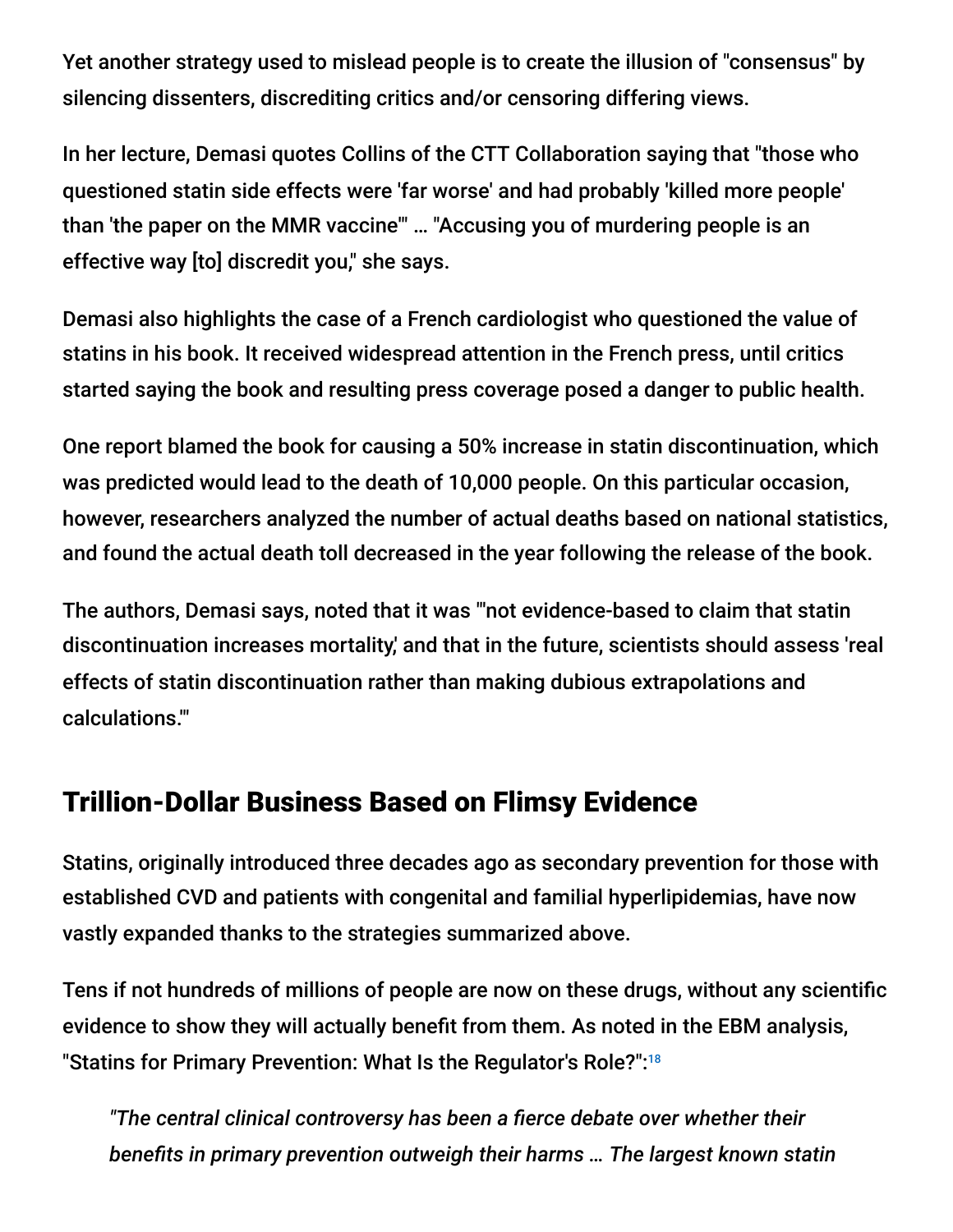*usage survey conducted in the USA found that 75% of new statin users discontinued their therapy by the end of the first year, with 62% of them saying it was because of the side effects.*

*Regardless of what level of prevention statin prescription is aimed at, the proposed widening of the population to over 75s de facto includes people with multiple pathologies, whether symptomatic or not, and bypasses the distinction between primary and secondary prevention …*

*The CTT Collaboration estimates the frequency of myopathy is quite rare, at five cases per 10,000 statin users over five years. But others have contended that the CTT Collaboration's work 'simply does not match clinical experience' … [Muscle-related adverse events] reportedly occur with a frequency of … as many as 20% of patients in clinical practice."*

#### Regulators Have a Duty to Create Transparency

Considering the discrepancy in reported side effects between statin trials, clinical practice and statin usage surveys, what responsibility do regulators have?

According to "Statins for Primary Prevention: What Is the Regulator's Role?"<sup>19</sup> regulators have a responsibility to "engage and publicly articulate their position on the controversy and make the evidence base underlying those judgments available to third parties for independent scrutiny," none of which has been done to date. The paper adds:

*"Regulators holding clinical trial data, particularly for public health drugs, should make these data available in searchable format with curated and dedicated web-based resource. If national regulators are not resourced for this, pooling or centralizing resources may be necessary.*

*The isolation of regulators from the realities of prescribing medications based on incomplete or distorted information is not enshrined in law but is a product of a subculture in which commercial confidentiality is more important than people. This also needs to change."*